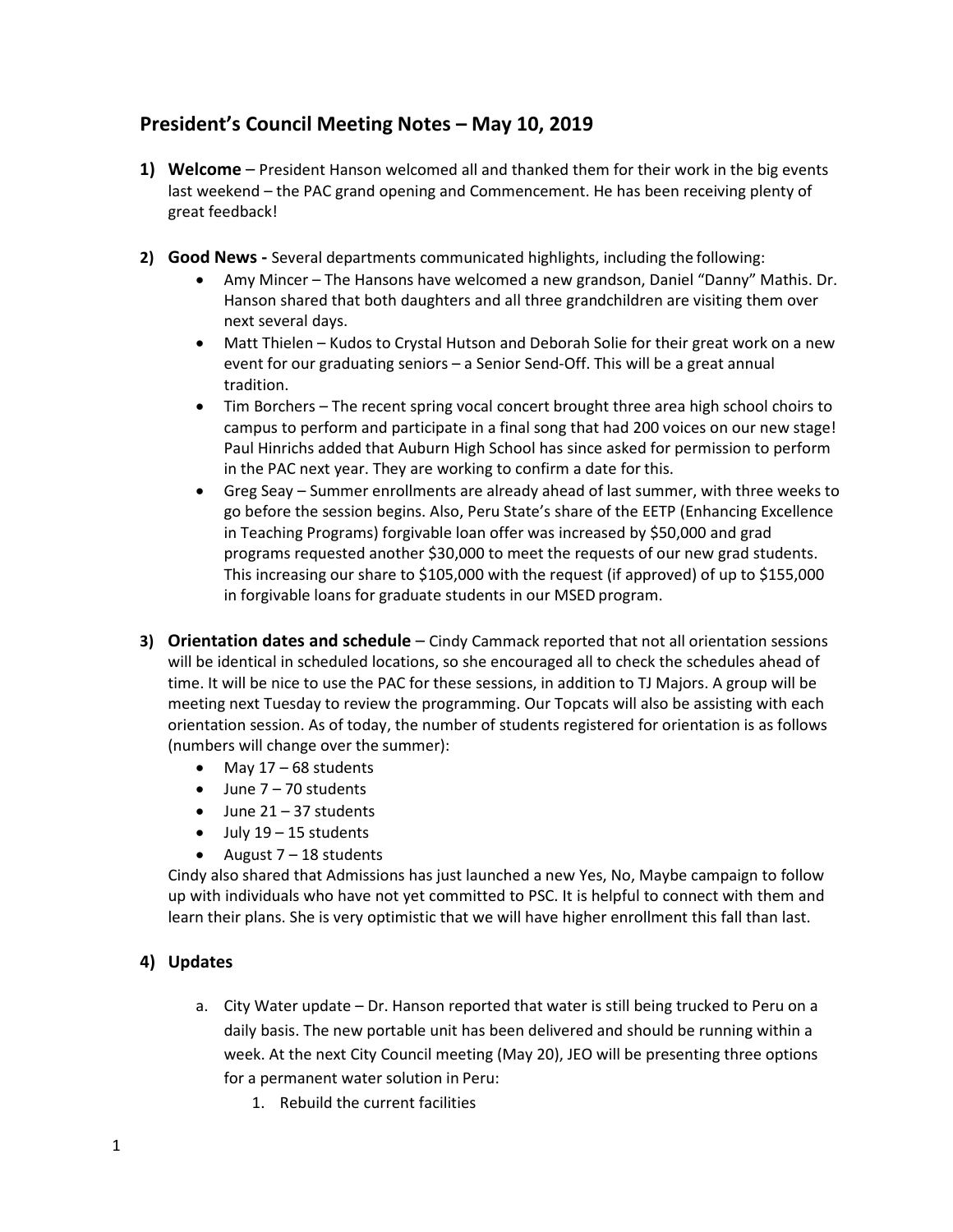- 2. Connect to a regional water supply
- 3. Build new facilities above the flood plain

Dr. Hanson encouraged Peru residents to attend this meeting and offer input. He thanked all for water conservation efforts since the flooding began. Our campus has saved 15-40% in our usage over this time, depending on the day. Note: On September 14, during halftime of the football game, we will be hosting/thanking all who donated flooding assistance materials and efforts.

- b. Online Recruitment Dr. Hanson confirmed that new online student numbers are declining and changes are necessary to reverse this trend. We are talking with Online Program Recruiters to develop strategies to grow online student enrollment. We will present a proposal to the Board of Trustees in June and hope to start this program right away. We are not pursuing a full Online Program Management firm. Instead, we will only contract for services that lead to the application. We will continue to handle the enrollment, registration, financial aid, and other aspects. The additional funds that come from additional online students will increase our waiver capacity for on-campus students. The additional marketing will also help increase our prominence across the region.
- c. Enrollment Jesse Dorman reported that admits-to-date are gaining (only 2% down currently compared with 17% down a few months ago). Presently, we have added 62 students from the SEM initiatives (JV sports). Recruitment is going well for the first year and we expect this number to grow. Transfer numbers are still down, but it is too early to tell how they will turn out. Jesse noted that the student call center is having a positive impact on enrollment numbers. Kudos to Admissions for their work on this project!
- d. Budget In Tammie Hart's absence, Eulanda Cade shared a handout with budget numbers. This year's projected shortfall of \$615,592 will be covered by carry-forward funds. Dr. Hanson announced that Tammie is modeling the budget for next year. It seems there will be an increase in funding from the State, although the Governor's Talent Scholarships have been eliminated from the budget.
- e. Facilities In Jill McCormick and Debbie White's absence (they are hosting LB309 guests on campus today), Amy Mincer shared a list of summer projects as reported byDebbie:
	- Fieldhouse renovation
	- Oak bowl erosion project (correction of erosion issues)
	- Electrical upgrades at the Complex
	- Restroom and flooring upgrades to some of the Oak Hill Apartments
	- Fresh Ideas will be renovating the dining area and coffee shop
	- Campus wide ADA study
	- Display case in Hoyt Hall
	- Fire Alarm systems in Hoyt, CATS, Library, Morgan Hall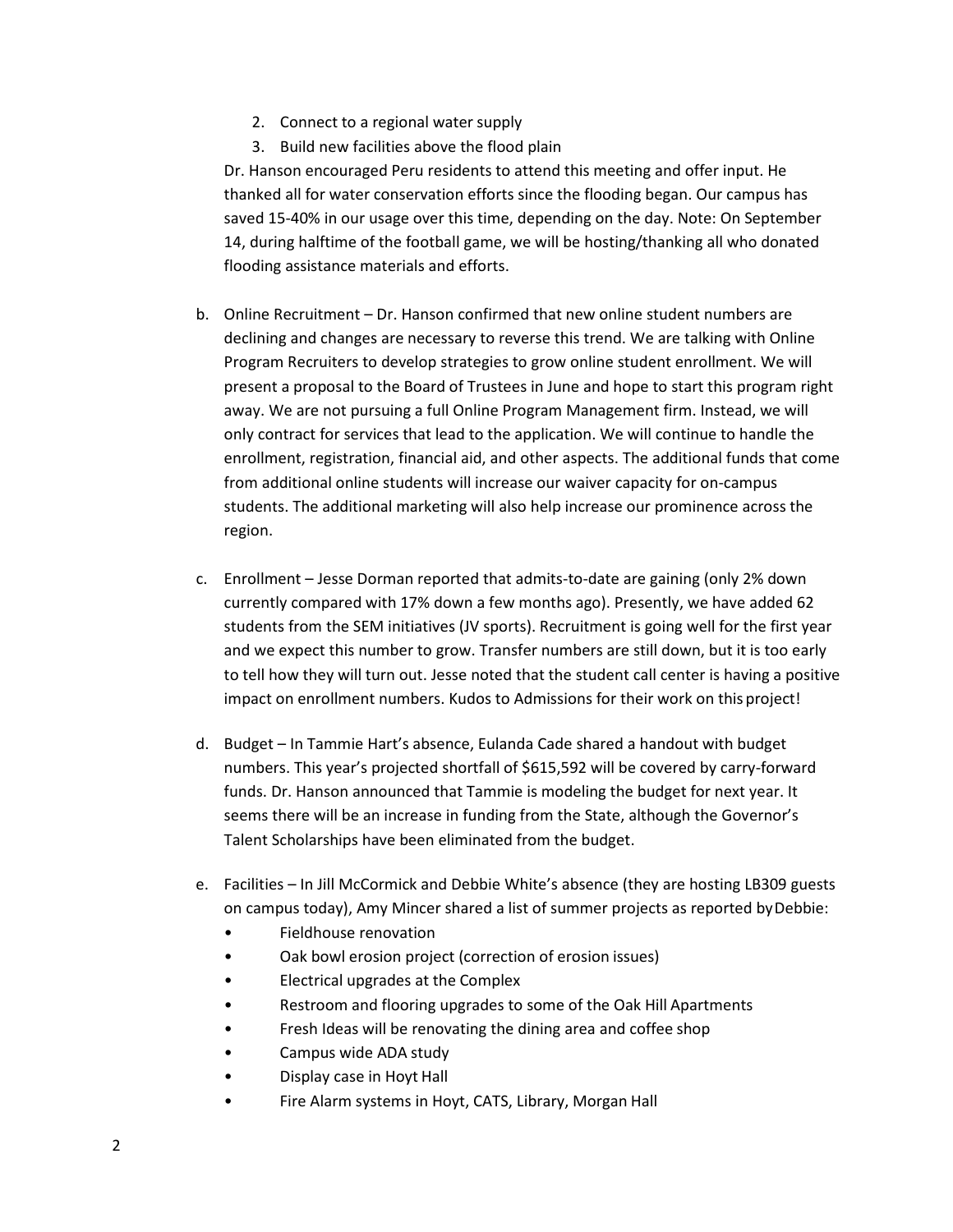- Finishing the PAC punch list items
- Porta potties going away next week

Dr. Hanson added that LB309 has been a very important contributor to many of our large campus projects. They are currently completing an ADA study, which will likely mean that good ADA solutions are coming to Peru State.

f. Strategic Plan Updates – Tim Borchers reported that the implementation teams have been meeting and recommending initiatives, changes and improvements to programs. For example, the First-Year-Experience group has recommended a quality initiative. In addition, the Honors group has initiated the Research and Creativity Expo, which held its first successful event in April and has been scheduled again for April 8, 2020.

Regarding the NSCS strategic planning efforts, Jesse Dorman reported that he and many others are serving on a committee that will be meeting regularly to develop the new system-wide plan. Their next meeting will be in early June. Any feedback for the committee may be given to Jesse or any of the following committee members from our campus:

| Joyce Douglas         | Community Member and Vice Chair of the Foundation Board      |
|-----------------------|--------------------------------------------------------------|
| Thomas Veleba         | <b>Student Body Vice President</b>                           |
| Wayne Albury          | Director of Athletics and Baseball Coach                     |
| Kristin Buscher       | Director of Assessment                                       |
| Jesse Dorman          | Vice President for Enrollment Management and Student Affairs |
| Paul Hinrichs         | Dean of the School of Arts and Sciences                      |
| Christy Hutchison     | <b>Professor of Business</b>                                 |
| <b>Crystal Hutson</b> | <b>Student Activities Coordinator</b>                        |
| Judith Ruskamp        | Professor of Education                                       |

g. Dining transition and facilities – Jesse Dorman shared a video presentation of the proposed dining hall renovations by our new vendor, Fresh Ideas. The target start date is June 15 and renovations will conclude early August. There will be new furniture and flooring in the dining area, with a variety of seating zones. The food area will be completely open. Dining hours will be extended and discount rates will be available for staff & faculty. A mobile app will be available to order food ahead. Fresh Ideas offers 80- 90% made-from-scratch items. Their new catering director contact info will be released soon.

## **5) Announcements –**

- · June 6 at 6:00 p.m. Omaha alumni reunion
- · Please send summer announcements to Amy Mincer for posting on the internal communication page.